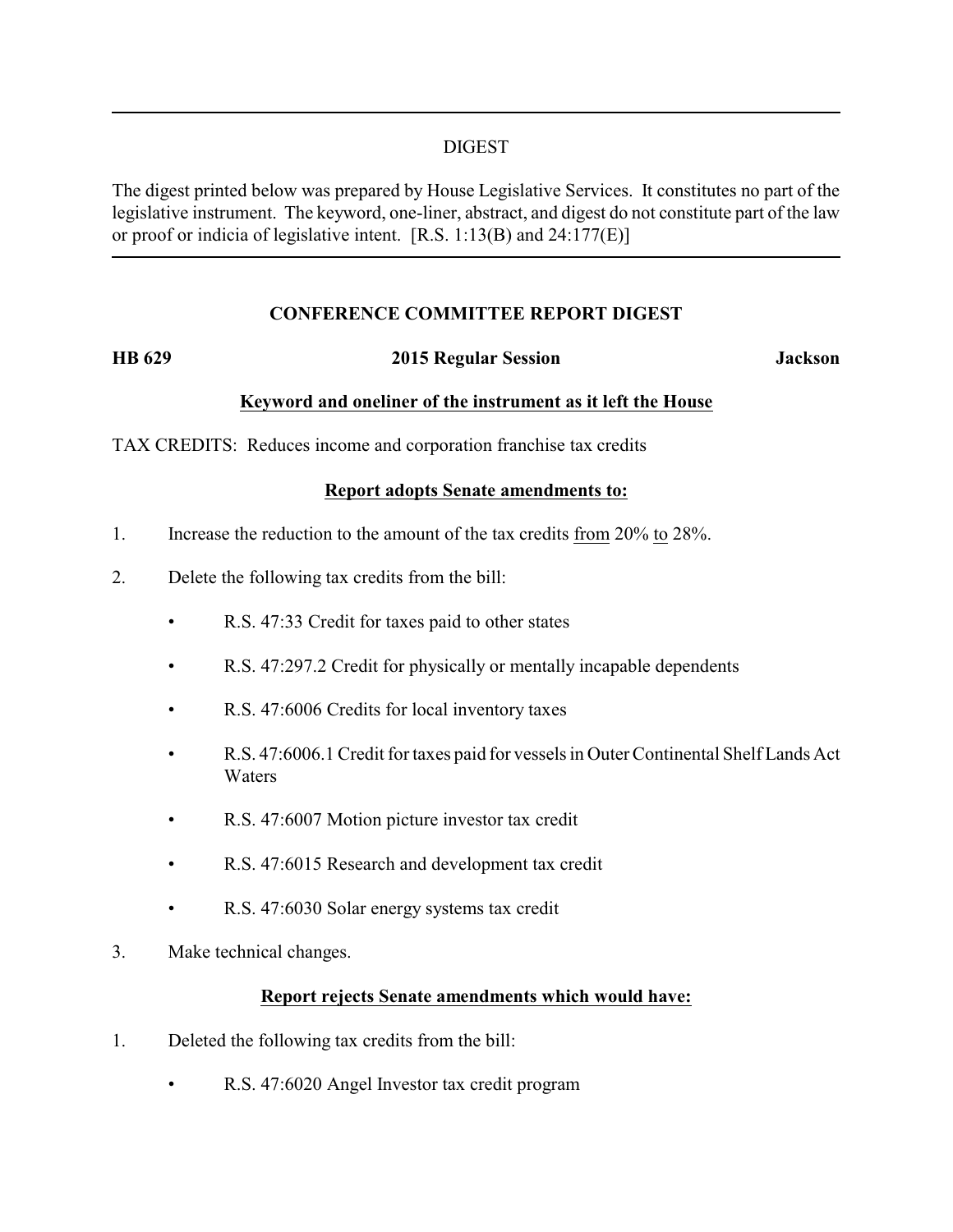- R.S. 47:6022 Digital interactive media and software tax credit
- R.S. 47:6036 Ports of Louisiana tax credit
- 2. Authorized a credit against a taxpayer's 2017, 2018, and 2019 return for any claim for a credit not allowed by proposed law on returns filed after July 1, 2015 pursuant to an extension of time to file that was granted prior to July 1, 2015.
- 3. Prohibited application of proposed law to amended returns timely filed on or after July 1, 2015, relating to an original return that was filed on or prior to July 1, 2015 and properly claimed an exemption, credit, rebate, or deduction.
- 4. Made technical changes.

# **Report amends the bill to:**

- 1. Add the insurance premium tax credit to the bill.
- 2. Make the reduction of the tax credit applicable to projects that receive initial certification on or after July 1, 2015 for the following credits:
	- R.S. 47:6023 Sound recording investor tax credit
	- R.S. 47:6034 Musical and theatrical production income tax credit
	- R.S. 51:2354 Technology commercialization credit
	- R.S. 51:2399.3 Modernization tax credit
- 3. Sunset the provisions of proposed law relative to the reduction of the amount of the tax credits on June 30, 2018.
- 4. Make technical changes.

# **Digest of the bill as proposed by the Conference Committee**

Present law provides for the following income and corporation franchise tax credits:

- (1) R.S. 25:1226.4 Atchafalaya Trace Heritage Area Development Zone tax credit
- (2) R.S. 47:34 Corporation tax credit
- (3) R.S. 47:35 Neighborhood assistance tax credit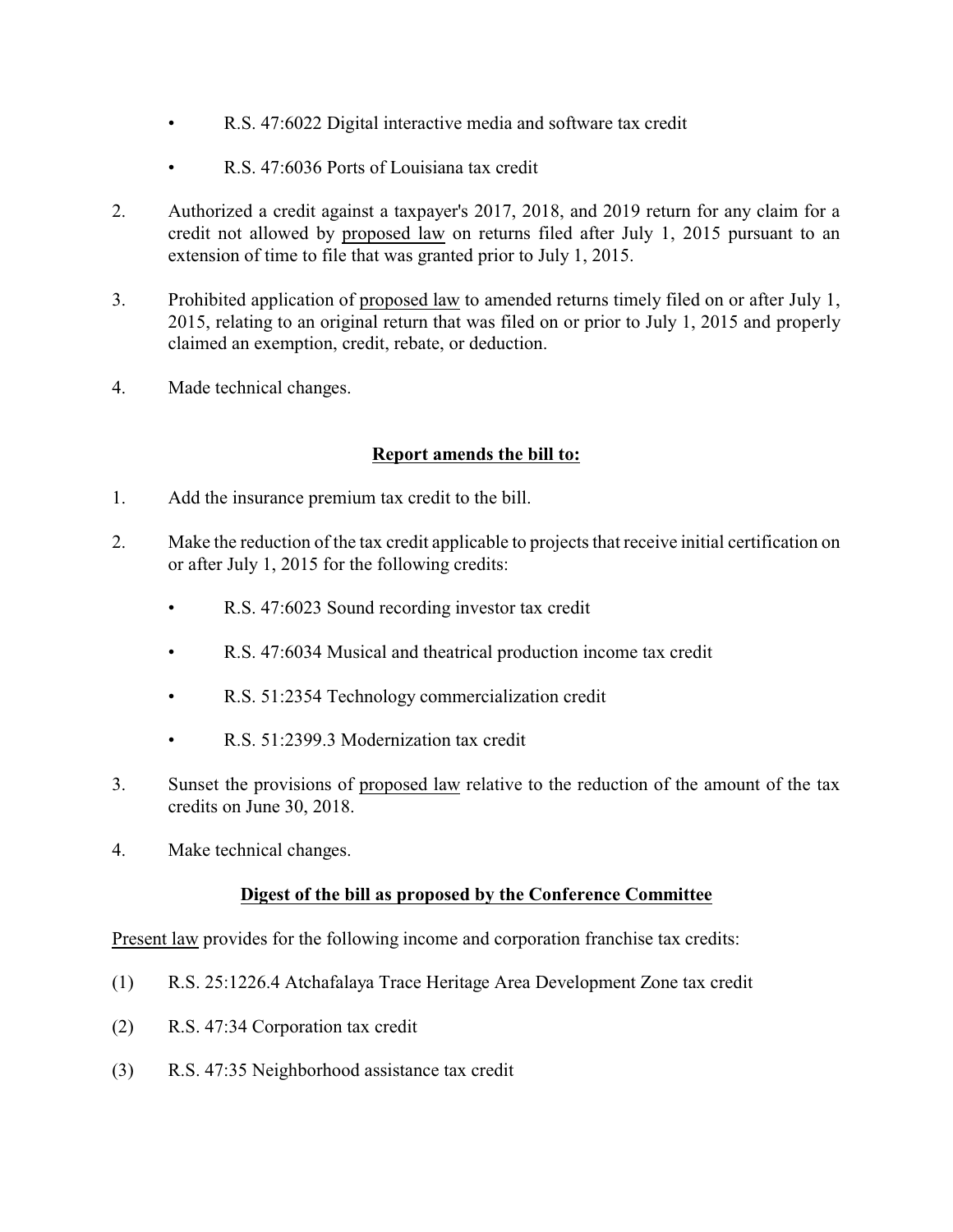- (4) R.S. 47:37 Credit for contributions to educational institutions
- (5) R.S. 47:227 Offset against tax; insurance premium
- (6) R.S. 47:265 Credits arising from refunds by utilities
- (7) R.S. 47:287.664 Credits arising from refunds by utilities
- (8) R.S. 47:287.748 Corporation tax credit; re-entrant jobs credit
- (9) R.S. 47:287.749 Jobs credit
- (10) R.S. 47:287.752 Credit for employment of first-time nonviolent offenders
- (11) R.S. 47:287.753 Neighborhood assistance tax credit
- (12) R.S. 47:287.755 Credit for contributions to educational institutions
- (13) R.S. 47:287.758 Credit for bone marrow donor expense
- (14) R.S. 47:287.759 Credit for employee and dependent health insurance coverage
- (15) R.S. 47:297 Reduction to tax due
- (16) R.S. 47:297.6 Credit for rehabilitation of residential structures
- (17) R.S. 47:297.9 Certain military servicemembers and dependents hunting and fishing licenses
- (18) R.S. 47:6004 Employer Credit
- (19) R.S. 47:6005 Qualified new recycling manufacturing equipment and service contracts
- (20) R.S. 47:6008 Credit for donations to assist playgrounds in economically depressed areas
- (21) R.S. 47:6009 Louisiana Basic Skills Training Tax Credit
- (22) R.S. 47:6012 Employer tax credits for donations of materials, equipment, advisors, or instructors
- (23) R.S. 47:6013 Credit for donations to public schools
- (24) R.S. 47:6017 Credit for expenses paid by economic development corporations
- (25) R.S. 47:6018 Credit for purchasers from "PIE contractors"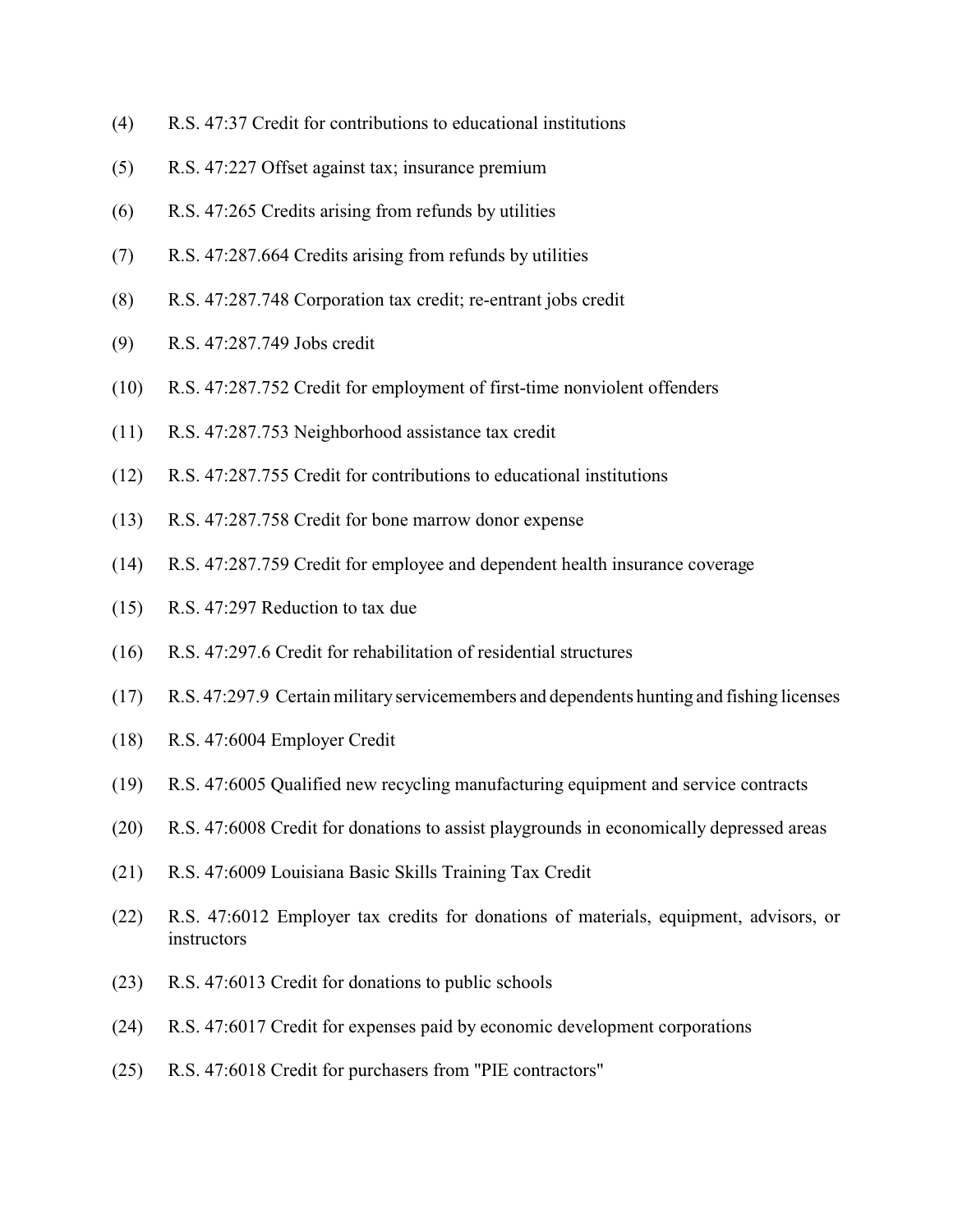- (26) R.S. 47:6020 Angel Investor tax credit program
- (27) R.S. 47:6022 Digital interactive media and software tax credit
- (28) R.S. 47:6023 Sound recording investor tax credit
- (29) R.S. 47:6025 Credit for La. Citizens Property Insurance Corp. assessment
- (30) R.S. 47:6026 Cane River heritage tax credit
- (31) R.S. 47:6032 Credit for certain milk producers
- (32) R.S. 47:6034 Musical and theatrical production income tax credit
- (33) R.S. 47:6035 Credit for conversion of vehicles to alternative fuel usage
- (34) R.S. 47:6037 Credit for "green job industries"
- (35) R.S. 51:1807 Incentives (Urban Revitalization)
- (36) R.S. 51:2354 Technology commercialization credit
- (37) R.S. 51:2399.3 Modernization tax credit

Present law (R.S. 47:34) provides for an income tax credit to be used against the tax liability of corporate income taxpayers who generate new full-time and part-time jobs in the state. This tax credit is allowed in lieu of any tax exemptions granted pursuant to the Louisiana Enterprise Zone Act, any ad valorem property tax exemptions for business or industry, or any ad valorem tax exemption allowed through the State Board of Commerce and Industry pursuant to La. Const. Art. VII, Sec. 21(F). The credit is equal to the number of new employees multiplied by varying amounts.

Proposed law retains present law but reduces the eligible amount per employee as follows:

- (1) From \$100 to \$72 per eligible new employee per taxable year.
- (2) From \$200 to \$140 per eligible new economically disadvantaged employee per taxable year.
- (3) From \$250 to \$180 per new employee who is a resident of a neighborhood with an employment rate of 10% or more per taxable year.

Present law (R.S. 47:35) provides for an income tax credit against the state corporate income tax liability for any business firm engaged in certain activities of providing neighborhood assistance, job training, education for individuals, communityservices, or crime prevention in the state. Present law requires the business firm to submit a proposal with certain information relative to the project for approval by the commissioner of administration. A tax credit of up to 70% of the actual amount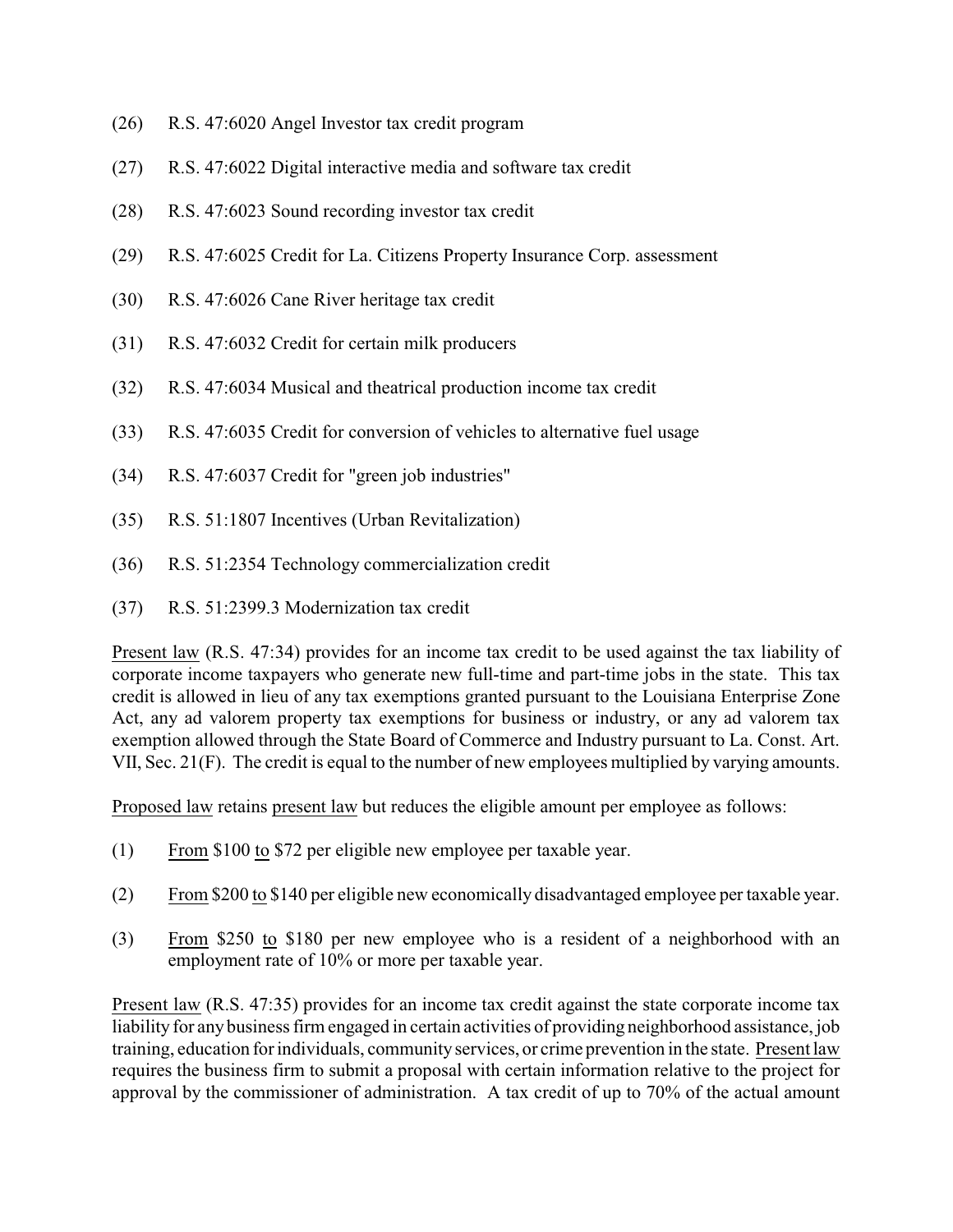contributed is authorized, but the tax credit for any corporation shall not exceed \$250,000 annually.

Proposed law retains present law but reduces the amount of the credit from 70% to 50% and reduces the maximum credit amount from \$250,000 to \$180,000.

Present law (R.S. 47:37) provides for an income tax credit against a taxpayer's tax liability for contributions, donations, or selling below cost tangible movable property to a public educational institution for the purposes of research, research training, or direct education of students in the state. The credit allowed is 40% of the property's value, or in the case of sale below cost, 40% of the difference between the price received and the value of the property.

Proposed law retains present law but reduces the allowable credit from 40% to 29% of either the property value or the difference between the price received and the value of the property.

Present law (R.S. 47:227) provides for an offset for every insurance company against any tax incurred for taxes on premiums.

Proposed law retains present law but reduces the amount of the offset from any tax incurred to 72% of the taxes incurred on premiums.

Present law (R.S. 47:265 and 287.664) provides for an income tax credit for utility companies against Louisiana income tax for amounts the utility company may have refunded to a customer pursuant to an order of the court or regulatory agency as a result of the denial of a proposed rate increase. The credit may be taken in lieu of a deduction from gross income if the deduction would result in a net loss. The credit is equal to the amount of the income tax increase had the amounts refunded been included in the gross income.

Proposed law retains present law but reduces the amount of the credit from the amount of the income tax increase to 72% of the income tax increase.

Present law (R.S. 47:287.748) provides for an income tax credit against the corporate income tax liability for taxpayers who employ an eligible Intensive Incarceration Program re-entrant. The credit allowed is \$150 per eligible re-entrant employed, but shall not exceed 50% of the corporate income tax.

Proposed law retains present law but reduces the credit from \$150 per eligible re-entrant to \$108 per eligible re-entrant and decreases the maximum allowable credit from 50% of the corporate income tax to 36% of the corporate income tax.

Present law (R.S. 287.749) provides for an income tax credit to be used against the tax liability of corporate income taxpayers who generate new full-time and part-time jobs in the state. This tax credit is allowed in lieu of any tax exemptions granted pursuant to the Louisiana Enterprise Zone Act, any ad valorem property tax exemptions for business or industry, or any ad valorem tax exemption allowed through the State Board of Commerce and Industry pursuant to La. Const. Art. VII, Sec. 21(F). The credit is equal to the number of new employees multiplied by varying amounts.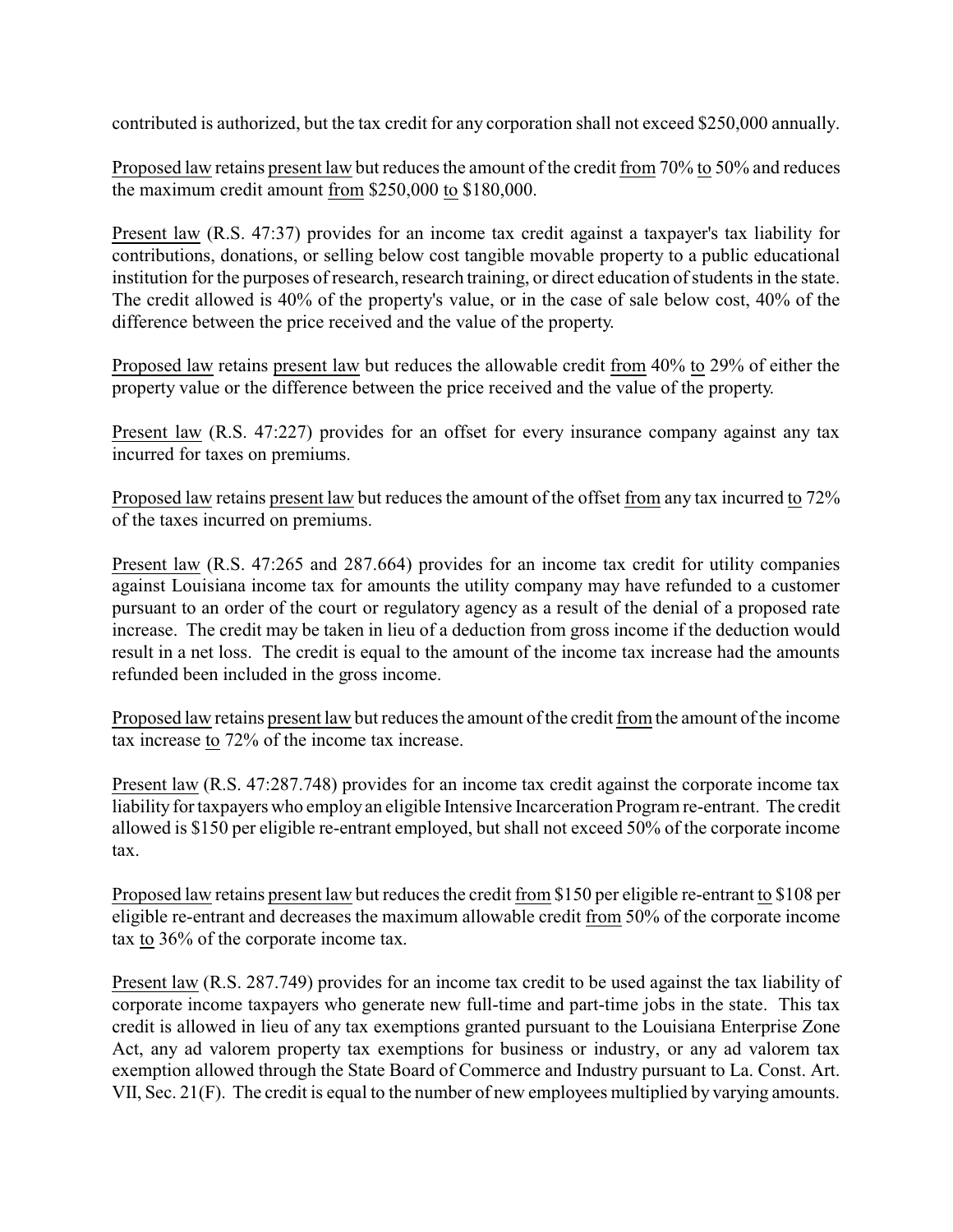Proposed law retains present law but decreases the eligible amount per employee as follows:

- (1) From \$100 to \$72 per eligible new employee per taxable year.
- (2) From \$200 to \$144 per eligible new economically disadvantaged employee per taxable year.
- (3) From \$250 to \$162 per new employee who is a resident of a neighborhood with an employment rate of 10% or more per taxable year.

Present law (R.S. 47:287.752) provides for an income tax credit for each taxpayer who provides fulltime employment to an individual who has been convicted of a first-time nonviolent offense. Requires certification by the employee's probation officer that the employee has successfully completed a drug treatment program, or any other court-ordered program, and that the employee has worked 180 days full-time for the employer seeking the credit. The credit allowed is \$200 per eligible employee per taxable year.

Proposed law retains present law but reduces the amount of the credit from \$200 per eligible employee to \$144 per eligible employee.

Present law (R.S. 47:287.753) provides for an income tax credit against the state corporate income tax liability for any business firm engaged in certain activities of providing neighborhood assistance, job training, education for individuals, community services, or crime prevention in the state. Present law requires the business firm to submit a proposal with certain information relative to the project for approval by the commissioner of administration. A tax credit of up to 70% of the actual amount contributed is authorized, but the tax credit for any corporation shall not exceed \$250,000 annually.

Proposed law retains present law but reduces the amount of the credit from 70% to 50% and decreases the maximum tax credit amount from \$250,000 to \$180,000.

Present law (R.S. 47:287.755) provides for an income tax credit against a taxpayer's tax liability for contributions, donations, or selling below cost tangible movable property to a public educational institution for the purposes of research, research training, or direct education of students in the state. The credit allowed is computed at the rate of 40% of the property's value, or in the case of sale below cost, 40% of the difference between the price received and the value of the property.

Proposed law retains present law but reduces the allowable credit rates from 40% to 29% of either the property value or the difference between the price received and the value of the property.

Present law (R.S. 47:287.758) provides an income tax credit for taxpayers for certain bone marrow donor expenses. The amount of the credit is 25% of the bone marrow donor expenses incurred during the tax year by an employer to provide the program.

Proposed law retains present law but reduces the amount of the credit from 25% to 18%.

Present law (R.S. 47:287.759) provides for an income tax credit against the income tax for the period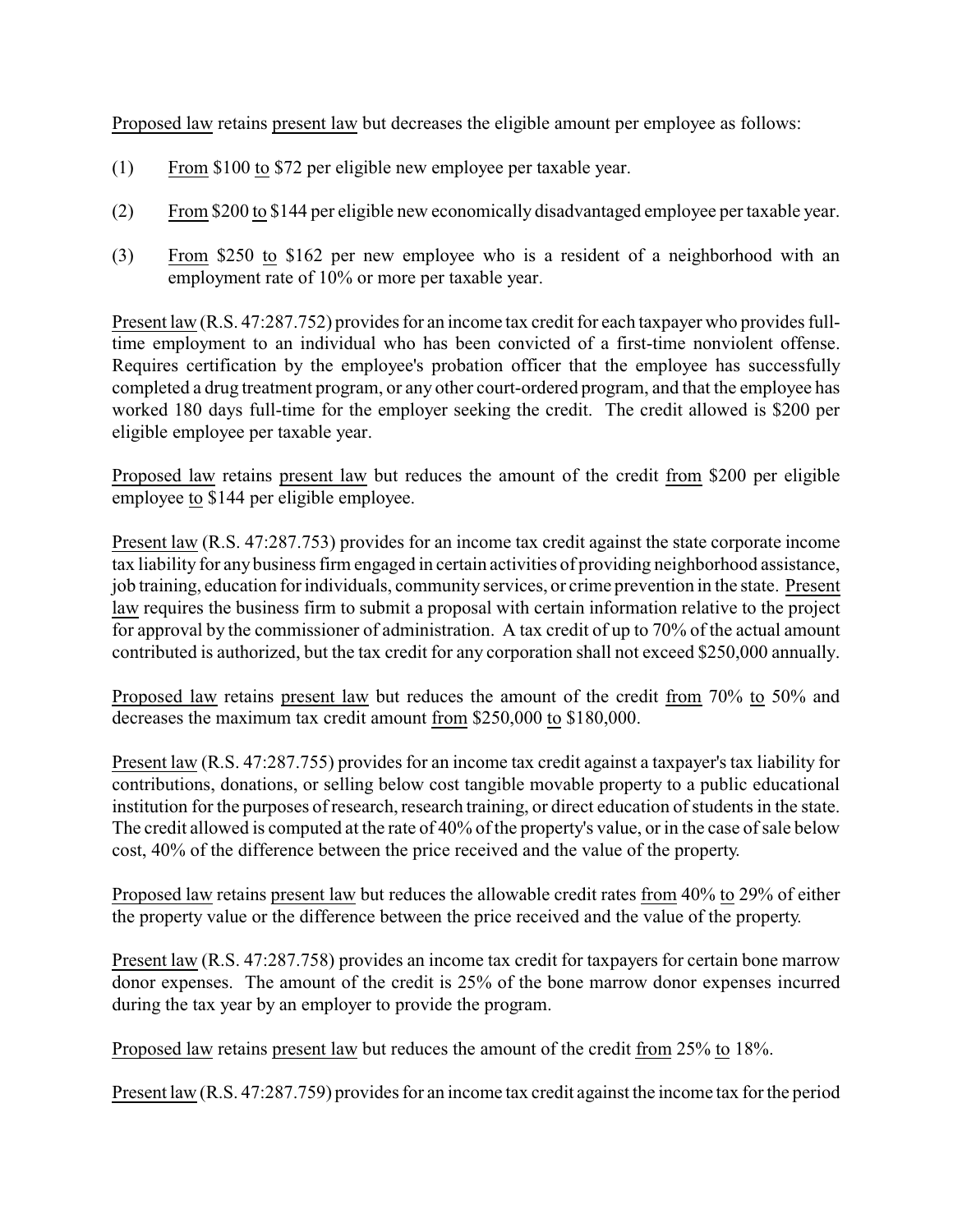in which the credit was earned for certain contractors or subcontractors who contract to do public work. Present law allows a credit of 5% on 40% of the amount of the contract to do public work if the contractor or subcontractor offers 85% of their full-time employees health insurance coverage and pays 75% of the total premium for the health insurance coverage for each employee and not less than 50% for each dependent. Further limits the amount of the credit to not more than \$3 million per year.

Proposed law retains present law but reduces the amount of the credit allowed from 5% to 3.6% and reduces the maximum credit amount from \$3 million to \$2.16 million.

Present law (R.S. 47:297(A)) provides for a tax credit of \$100 for any taxpayer when the taxpayer, taxpayer's spouse, or dependent is deaf, blind, mentally incapacitated, or has lost the use of one or more limbs.

Proposed law retains present law but reduces the amount of the credit from \$100 to \$72.

Present law (R.S. 47:297(B)) provides for a tax credit for the elderly, contributions to candidates for public office, investment credits, credits for foreign tax, work incentive credits, jobs credits, and residential credits. The amount of the credit is the lesser of \$25 or 10% of the same credit allowed on the federal income tax return for the same tax year.

Proposed law retains present law but reduces the amount of the credit from the lesser of \$25 or 10% of the credit allowed on the federal return to the lesser of \$18 or 7.2% of the credit allowed on the federal return.

Present law (R.S. 47:297(C)) provides for an income tax credit for individuals in an amount equal to the state gasoline and motor fuels tax and special fuels taxes paid to operate or propel a commercial fishing boat.

Proposed law retains present law but reduces the amount of the credit from 100% of the amount of the gasoline, motor fuels, and special fuels taxes to 72%.

Present law (R.S. 47:297(D)) provides a \$25 income tax credit per child for individual taxpayers for educational expenses.

Proposed law retains present law but reduces the amount of the credit from \$25 to \$18.

Present law (R.S. 47:297(F)) provides an income tax credit for individual taxpayers in an amount equal to 33.3% of the amount contributed to a family responsibility program under the provisions of present law. Further limits the credit to \$200 per year.

Proposed law retains present law but reduces the amount of the credit from 33.3% to 24% of the contribution and reduces the maximum credit from \$200 to \$144.

Present law (R.S. 47:297(G)) provides for an income tax credit for taxpayers who purchase certain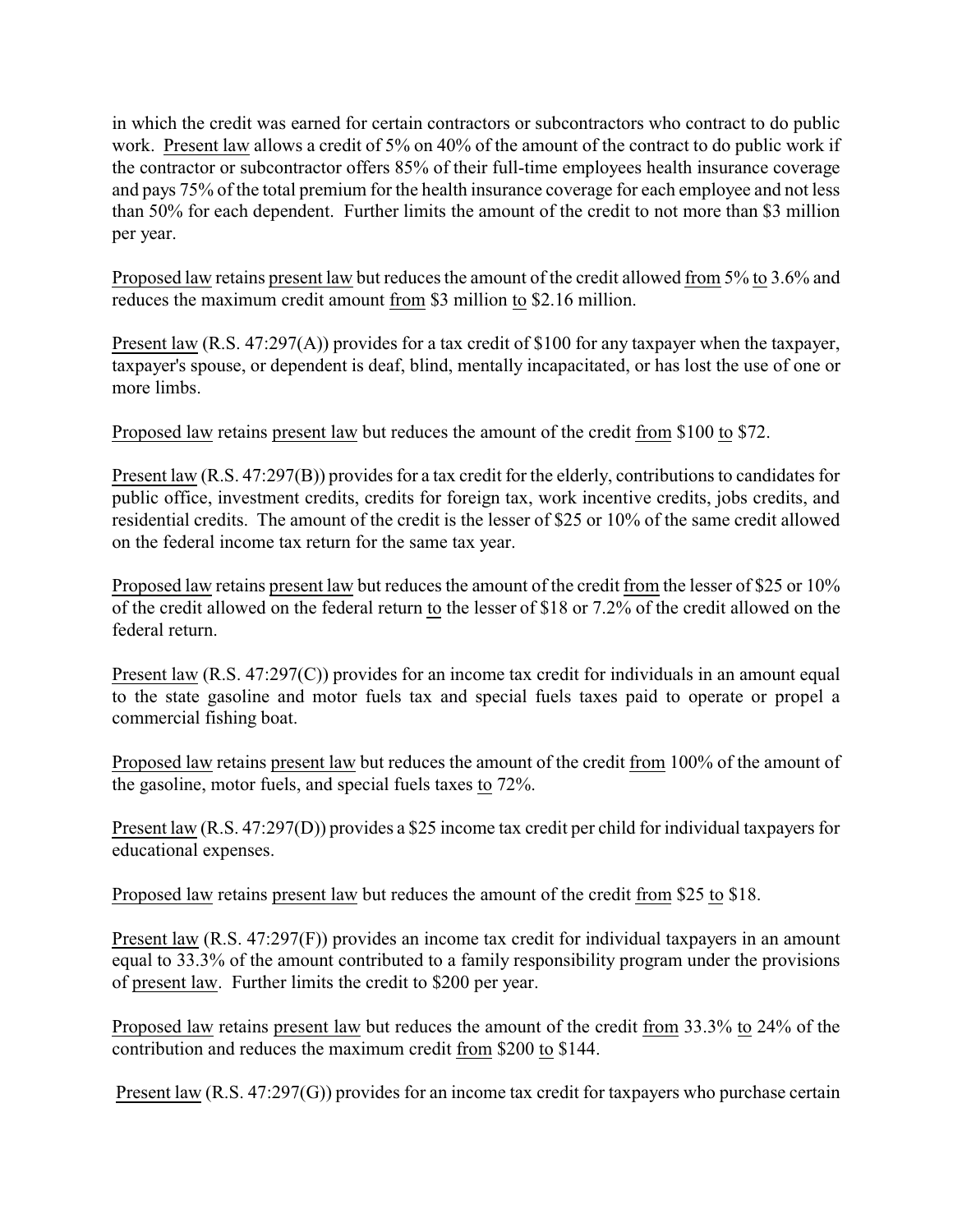environmental equipment designed to recover or recycle chloroflourocarbons used as refrigerants in commercial, home, and automobile air-conditioning systems, refrigeration units, and industrial cooling applications. The credit allowed is 20% of the purchase price of the equipment, or if the equipment is financed, 20% of the original purchase price paid in that tax year.

Proposed law retains present law but reduces the amounts of the credit from 20% of the purchase price to 14.4%.

Present law (R.S. 47:297(H)) provides for an income tax credit for certain medical doctors and dentist who practice in designated rural areas. The credit allowed is \$5,000 per taxable year up to a maximum of five years for each taxpayer meeting the criteria.

Proposed law retains present law but reduces the amount of the credit from \$5,000 to \$3,600 per taxable year.

Present law (R.S. 47:297(I)) provides an income tax credit for taxpayers for certain bone marrow donor expenses. The amount of the credit if 25% of the bone marrow donor expenses incurred during the tax year by an employer to provide the program.

Proposed law retains present law but reduces the amount of the credit from 25% to 18%.

Present law  $(R.S. 47:297(J))$  provides an income tax credit for individual taxpayers for certain educational expenses associated with attending college. The amount of the credit is equal to the least of the tax due, or 100% of the educational expenses, or \$750.

Proposed law retains present law but reduces the amount of the credit from the least of the tax due, 100% of the education expenses, or \$750 to the least of the tax due, 72% of the education expenses, or \$540.

Present law (R.S. 47:297(L)) provides an income tax credit for qualified taxpayers for the purchase of a bulletproof vest. Requires the qualified taxpayer to be a member of certain law enforcement. The amount of the credit is the lesser of the full purchase price including applicable taxes paid by the taxpayer or \$100.

Proposed law retains present law but reduces the amount of the credit from the lesser of the full purchase price including applicable taxes or \$100 to 72% of the full purchase price including applicable taxes or \$72.

Present law (R.S. 47:297(M)) provides for an income tax credit against individual income tax for amounts paid as premiums for eligible long-term care insurance. The amount of the credit is equal to 10% of the total amount of premiums paid annually.

Proposed law retains present law but reduces the amount of the credit from 10% of the total amount of premiums to 7%.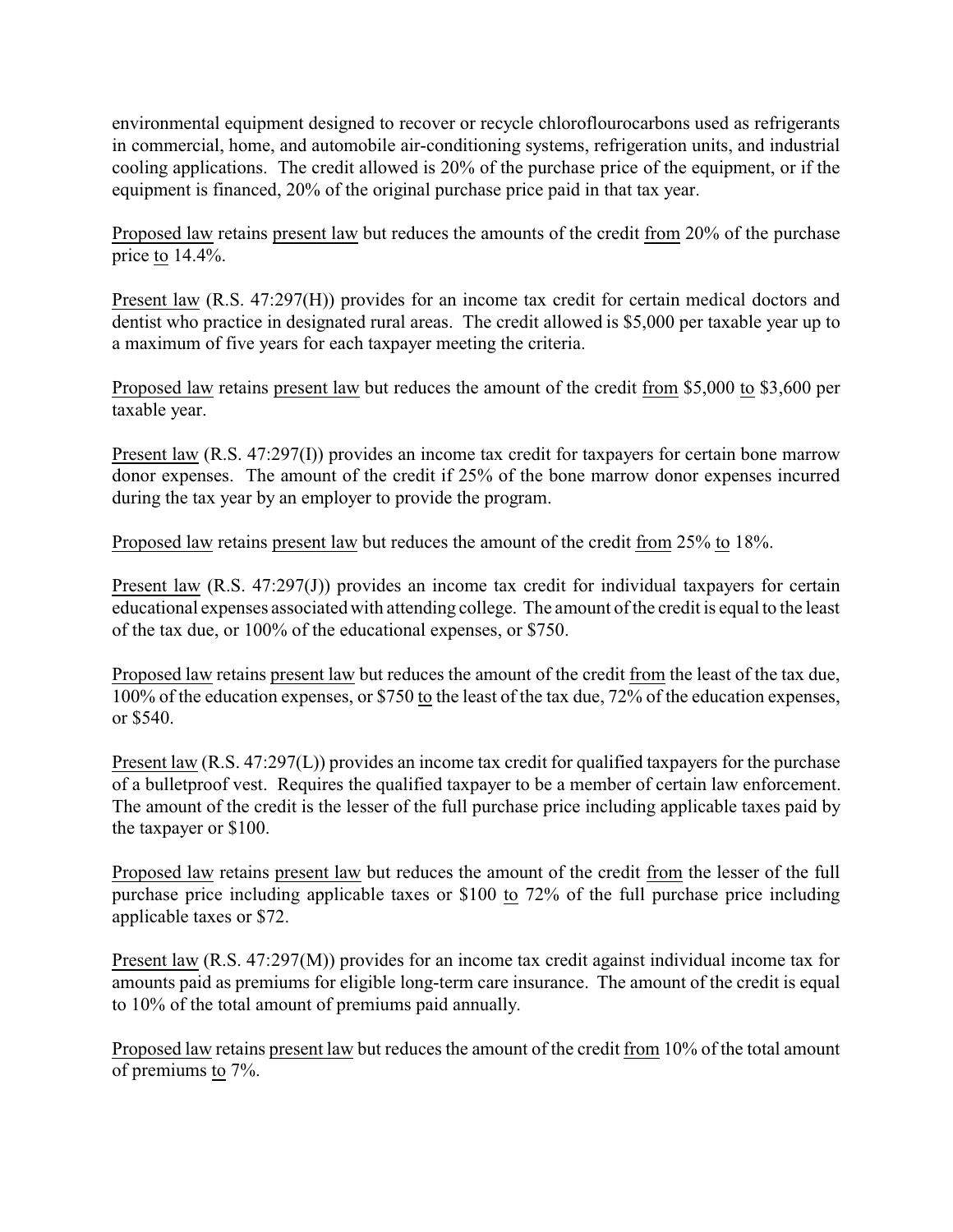Present law (R.S. 47:297(N)) provides for an income tax credit against individual income tax equal to certain amounts incurred by a taxpayer for the taxpayer's expenses because of a living organ donation by the taxpayer or taxpayer's spouse. The maximum amount of the credit allowed is \$10,000.

Proposed law retains present law but reduces the maximum amount of the credit from \$10,000 to \$7,200.

Present law (R.S. 47:297(P)) provides for an income tax credit against individual income tax for inclusion of certain accessible and barrier-free design elements in the construction of a new one- or two- family dwelling. The amount of the credit is the lesser of \$1,000 or the total tax liability of the taxpayer.

Proposed law retains present law but reduces the amount of the credit from the lesser of \$1,000 or the total tax liability of the taxpayer to \$720 or 72% of the total tax liability of the taxpayer.

Present law (R.S. 47:297.6) provides for an income tax credit for individual income tax for the amount of eligible costs and expenses incurred during the rehabilitation of an owner-occupied residential or owner-occupied mixed use structure located in certain specific locations. The amount of the credit is equal to 25% of the eligible costs and expenses of a rehabilitation. The maximum credit allowed is \$25,000. Present law further authorizes a credit of 50% of the eligible costs and expenses of a rehabilitation of a vacant and blighted owner-occupied residential structure that is at least 50 years old. Present law provides an annual program cap of \$10 million.

Proposed law retains present law but reduces the credit amount from 25% to 18% of eligible costs and expenses and reduces the credit amount from 50% to 36% of eligible costs and expenses for the rehabilitation of the qualified vacant and blighted residential structures. Further reduces the maximum credit allowed from \$25,000 to \$18,500 and reduces the program cap from \$10 million to \$7.2 million.

Present law (R.S. 47:297.9) provides for an individual income tax credit for the amount paid by an active or reserve military service member for a La. noncommercial hunting or fishing license.

Proposed law retains present law but reduces the amount of the credit from 100% of the amount of the license to 72%.

Present law (R.S. 47:6004) provides for an income and corporation franchise tax credit for the employment of each person and participant of Family Independence Work Program in a newly created full-time job. The amount of the credit is \$750 and is allowed for the taxable period during which the new employee has completed one year of full-time service with the taxpayer or against the corporation franchise tax for the taxable period following the taxable period during which the new employee has completed one year of full-time service with the taxpayer.

Proposed law retains present law but reduces the amount of the credit from \$750 to \$540.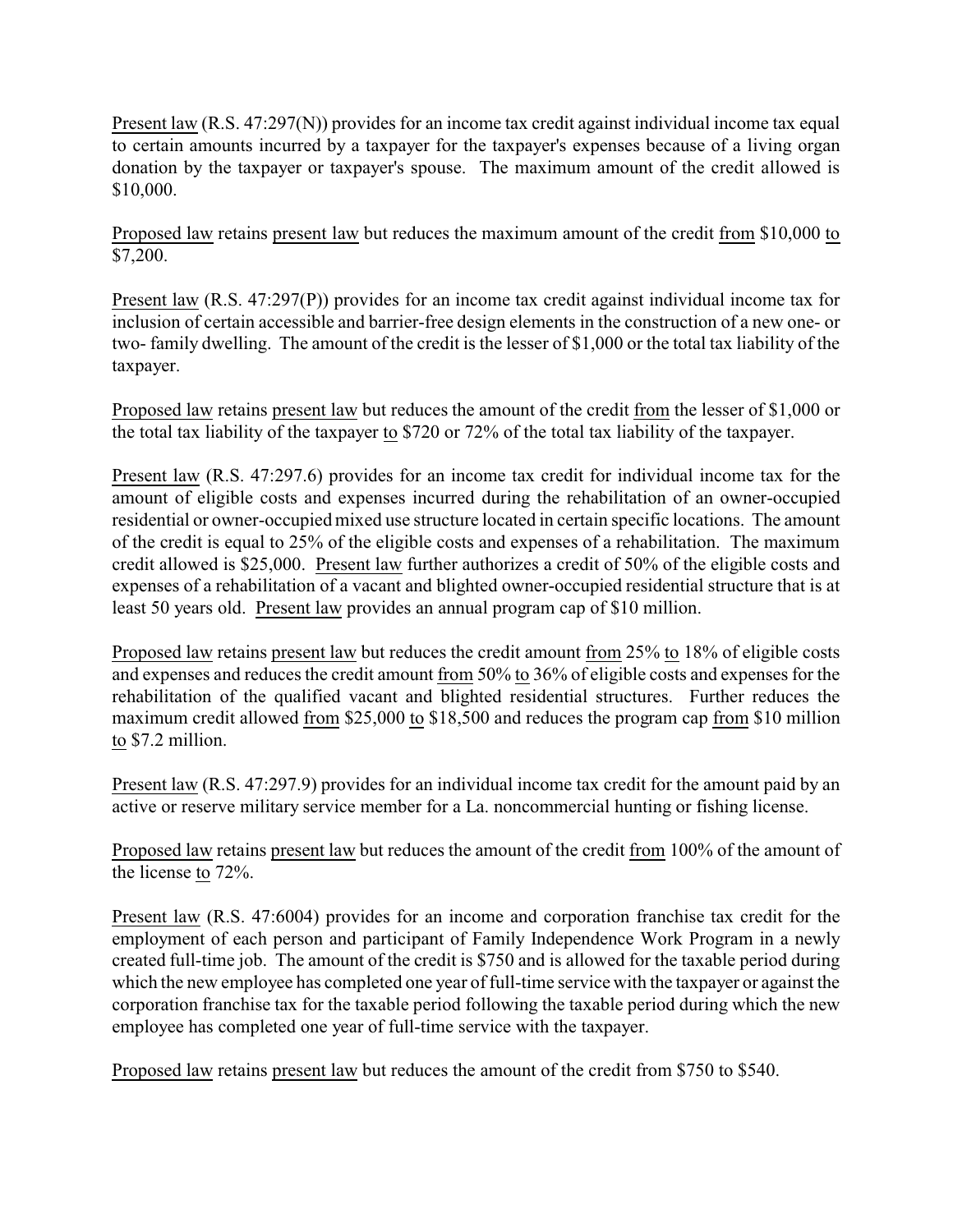Present law (R.S. 47:6005) provides an income tax or corporation franchise tax credit for taxpayers who purchase qualified new recycling manufacturing or process equipment or qualified service contracts to be used or performed exclusively in the state. The amount of the credit is 20% of the cost of the equipment or service contract less the amount of any other tax credit received for the purchase of the equipment or contract. Further provides an annual program cap of \$5 million.

Proposed law retains present law but reduces the amount of the credit from 20% to 14.4% and reduces the annual program cap from \$5 million to \$3.6 million.

Present law (R.S. 47:6008) provides for an income or corporation franchise tax credit for qualified donations made to qualified playgrounds. The amount of the credit is equal to the lesser of \$1,000 or one-half of the value of the cash, equipment, goods, or services donated.

Proposed law retains present law but reduces the amount of the credit from the lesser of \$1,000 or 50% of the value of the cash, equipment, goods, or services donated to the lesser of \$720 or 36% of the value of the cash, equipment, goods, or services donated.

Present law (R.S. 47:6009) provides for an income or corporation franchise tax credit for a La. business or industrythat supports and encourages employee basic skills training bysatisfying criteria established in present law and that submit proper and complete applications. The amount of the credit is \$250 per participating employee, with the total of all basic skills training credits not to exceed \$30,000 for any single business or industry enterprise in a particular tax year.

Proposed law retains present law but reduces the amount of the credit from \$250 per participating employee to \$180 and reduces the total maximum amount of all basic skills training credits from \$30,000 to \$21,600 for any single business or industry in a particular tax year.

Present law (R.S. 47:6012) provides for an income and corporation franchise tax credit for employers within the state to donate materials, equipment, or instructors to public training providers registered with the La. Workforce Commission, or community colleges to assist in the development of training programs designed to meet industry needs. The amount of the credit is equal to 50% of the value of the donated materials, equipment, or services rendered by the instructor.

Proposed law retains present law but reduces the amount of the credit from 50% of the value of the donated materials, equipment, or services rendered by the instructor to 36%.

Present law (R.S. 47:6013) provides for a corporate income and corporation franchise tax credit for qualified donations made to a public school. The amount of the credit is equal to 40% of the appraised value of the qualified donation.

Proposed law retains present law but reduces the amount of the credit from 40% of the appraised value of the qualified donation to 28.8%.

Present law (R.S. 47:6017) provides for an income or corporation franchise tax credit for the filing fee paid to the La. State Bond Commission. The amount of the credit is equal to the amount of the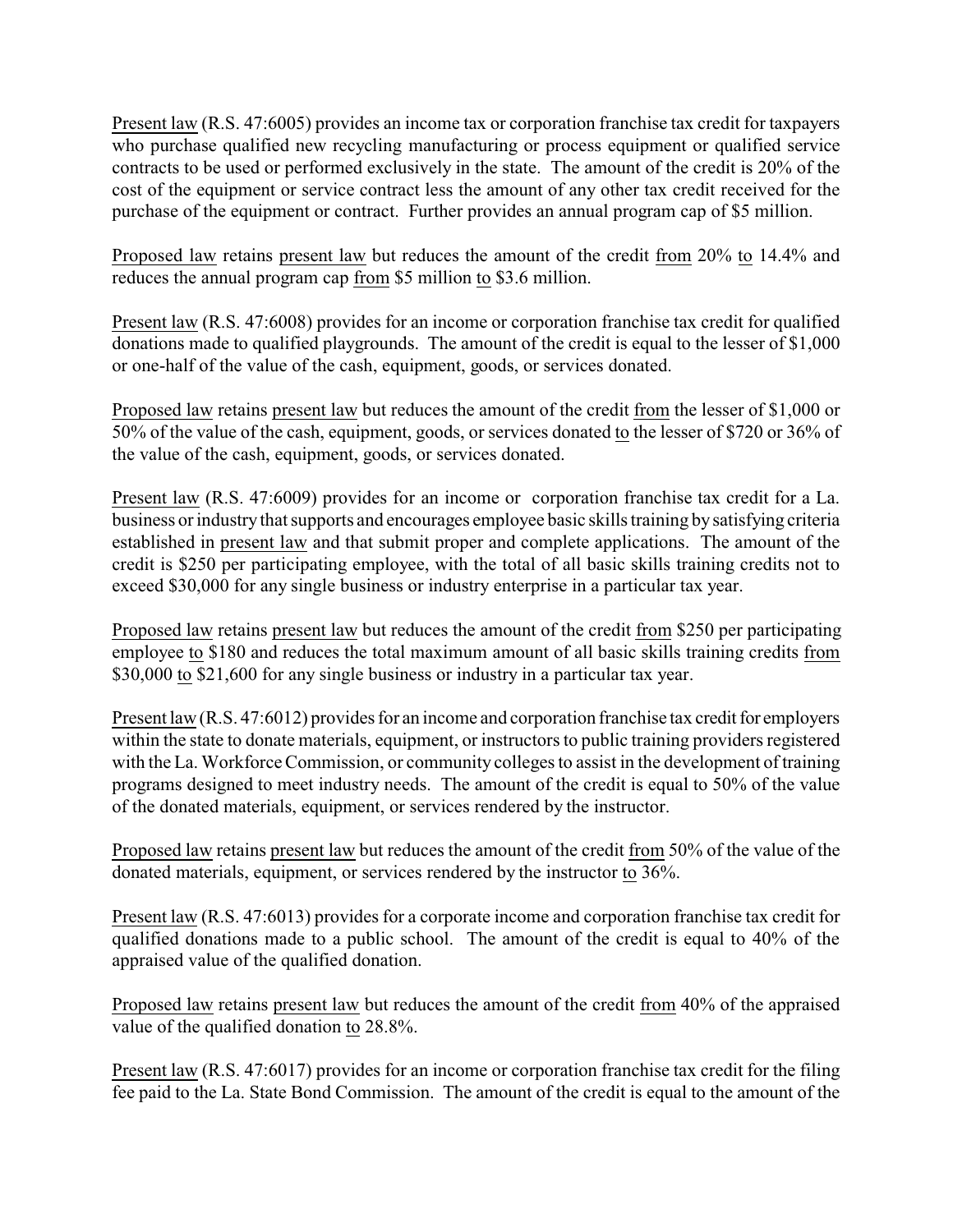filing fee paid.

Proposed law retains present law but reduces the amount of the credit from 100% of the amount of the filing fee to 72%.

Present law (R.S. 47:6020) provides for an income tax credit for qualifying individual or entities that invest in a La. Entrepreneurial Business. The credit is equal to 35% of the qualified investment and the total amount of tax credits granted in any calendar tax year by the department shall not exceed \$5 million. Present law further limits qualifying investments by an investor to those that do not exceed \$1 million per year per business and to \$2 million total per business.

Proposed law retains present law but reduces the amount of the credit from 35% of the qualified investment to 25.2% and reduces the total amount of tax credits that may be granted from \$5 million to \$3.6 million in any calendar tax year. Proposed law further reduces the maximum qualifying investment by an investor from \$1 million to \$720,000 and the maximum investment per business from \$2 million to \$1.44 million.

Present law (R.S. 47:6022) provides for an income or franchise tax credit for La. taxpayers for investment in state-certified productions for digital interactive media earned at the time expenditures are made on a state-certified production. The amount of the credit is equal to 25% of the base investment made by the investor. Additionally provides for a credit equal to 10% of base investment expended on payroll for La. residents employed in connection with a state-certified production.

Proposed law retains present law but reduces the amount of the credit from 25% of the base investment to 18% of the base investment and from 10% of the base investment expended on payroll for La. residents to 7.2% of the base investment expended on payroll for La. residents.

Present law (R.S. 47:6023) provides for an income or franchise tax credit for La. taxpayers for investment in state-certified productions for sound recordings earned at the time expenditures are made on a state-certified production. The amount of the credit is equal to 25% of the base investment made by the investor in excess of \$15,000, or in excess of \$5,000 for investors who are La. residents. Additionally provides for a credit equal to 10% of base investment expended on payroll for La. residents employed in connection with a state-certified production. Present law provides an annual program cap of \$3 million.

Proposed law retains present law for state-certified productions that are certified prior to July 1, 2015, but reduces the amount of the credit from 25% of the base investment to 18% of the base investment and reduces the annual program cap from \$3 million to \$2.16 million for state-certified productions that are certified on or after July 1, 2015.

Present law (R.S. 47:6025) provides an income tax credit against La. income tax for the amount of surcharges, market equalization charges, or assessments paid by a taxpayer for the La. Citizens Property Insurance Corporation assessments due to Hurricanes Katrina and Rita.

Proposed law retains present law but reduces the amount of the credit from the full amount of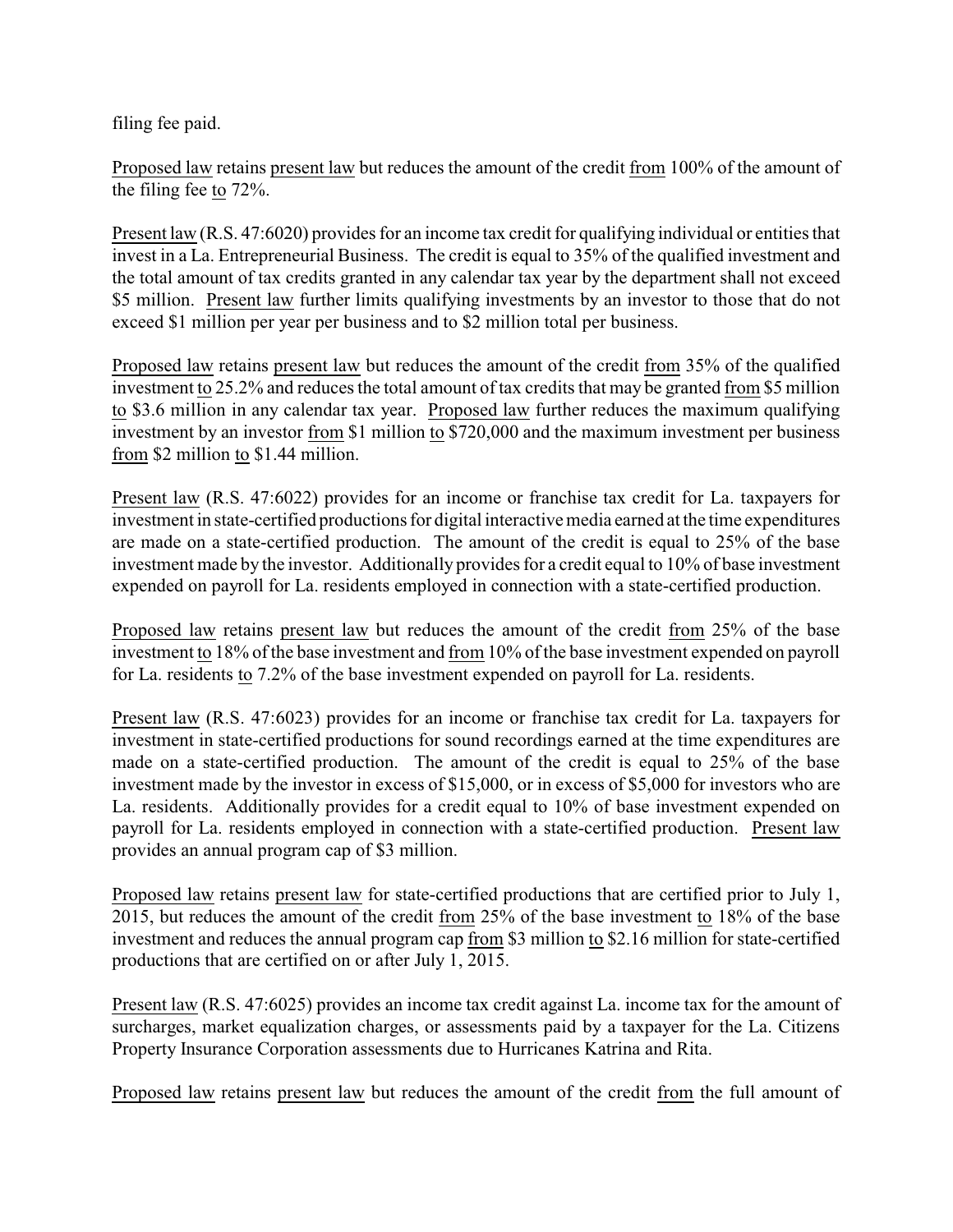surcharges, market equalization charges, or assessments to 72% of the amount of surcharges, market equalization charges, or assessment.

Present law (R.S. 47:6026) provides for an income or corporation franchise tax credit for certain heritage-based cottage industries located or to be located in the Cane River Heritage Area Development Zone. The credit is equal to an amount up to \$1,500 per contract award and an additional \$1,500 credit for each new employee hired during the taxable year for which the credit is claimed.

Proposed law retains present law but reduces the amount of the credit from \$1,500 per contract award to \$1,080 and reduces the amount of the credit for each new employee hired from \$1,500 to \$1,080.

Present law (R.S. 47:6032) provides for a refundable income and corporation franchise tax credit for a resident taxpayer engaged in the business of producing milk for sale. The amount of the credit is based on the production and sale of milk below the announced production price over a calendar year in accordance with a schedule provided in present law. Present law caps the total aggregate amount of credits for all producers at \$2.5 million per calendar year and limits the credit allowed for each producer at varying amounts.

Proposed law retains present law but reduces the total aggregate amount of credits for all producers from \$2.5 million per calendar year to \$2 million per calendar year. Further reduces the credits allowed for each producer as follows:

- (1) From \$5,000 to \$3,600 tax credit for up to 1 million pounds of milk produced.
- (2) From \$10,000 to \$7,200 tax credit for 1,000,001 to 1.5 million pounds of milk produced.
- (3) From \$15,000 to \$10,800 tax credit for 1,500,001 to 2 million pounds of milk produced.
- (4) From \$20,000 to \$14,400 tax credit for 2,000,001 to 2.5 million pounds of milk produced.
- (5) From \$25,000 to \$18,000 tax credit for 2,500,001 to 3 million pounds of milk produced.
- (6) From \$30,000 to \$21,600 tax credit for greater than 3 million pounds of milk produced.

Present law (R.S. 47:6034) provides for an individual or corporate income tax credit for qualified production expenditures on investments in a state-certified musical or theatrical production or infrastructure project. For state-certified higher education musical or theatrical infrastructure projects that receive initial certification prior to January 1, 2018, a base investment credit may be earned for expenditures made in the state on or before January 1, 2022 for the construction, repair, or renovation of a new state-certified higher education musical or theatrical facility infrastructure project. No more than \$10 million in tax credits are allowed per project and no more than \$60 million is allowed for all state-certified higher education musical or theatrical infrastructure projects. The credit for an investor is granted in varying amounts.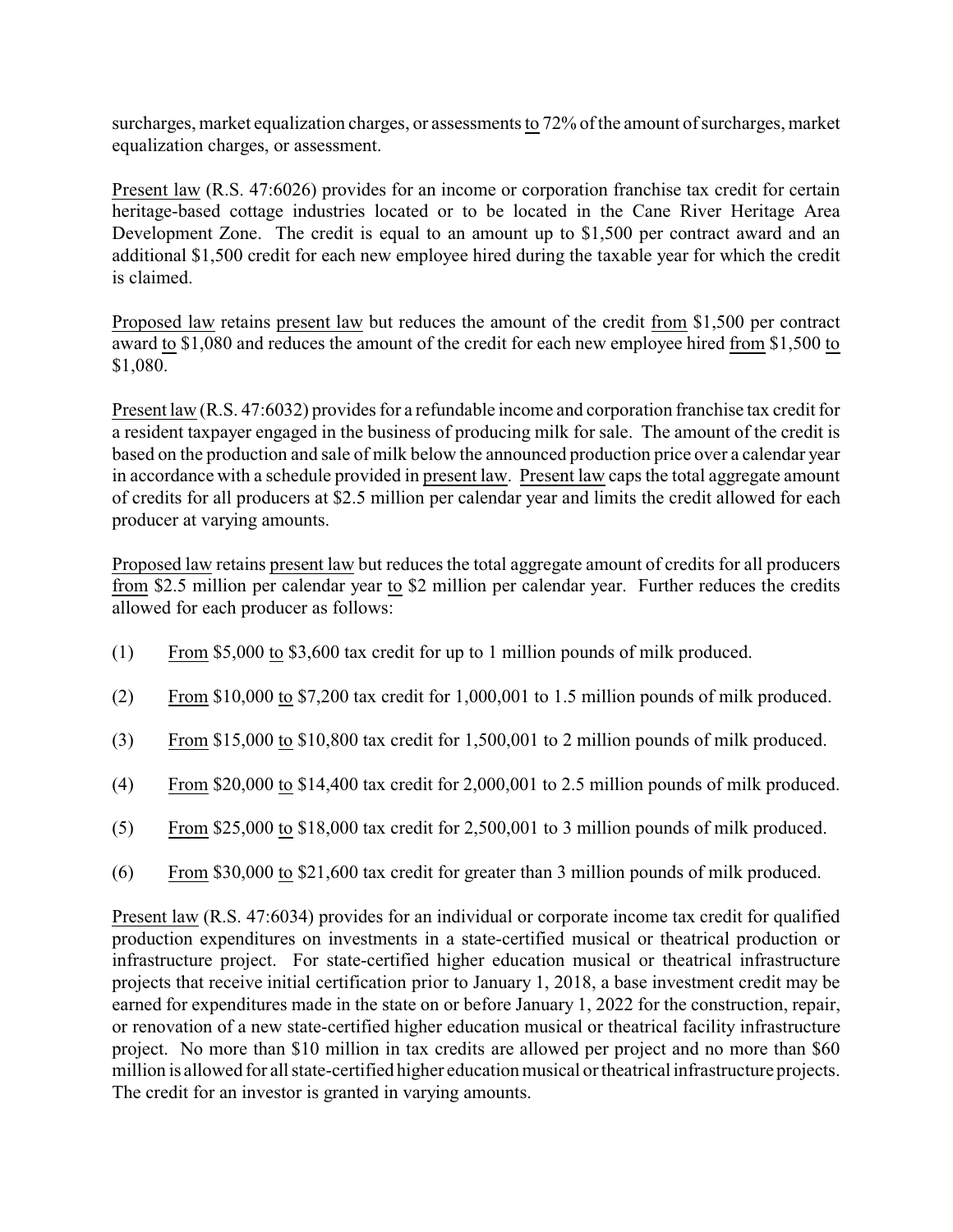Proposed law retains present law for projects that receive an initial certification prior to July 1, 2015. For projects that receive an initial certification on or after July 1, 2015, and on or before Jan. 1, 2018, proposed law reduces the per project cap from \$10 million to \$7.2 million and the program cap from \$60 million to \$43.2 million. Further reduces the credit amount for investors as follows:

- (1) From 10% to 7.2% of the investor's base investment if the total base investment is greater than \$100,000 and less than or equal to \$300,000.
- (2) From 20% to 14.4% of the investor's base investment if the total base investment is greater than \$300,000 and less than or equal to \$1 million.
- (3) From 25% to 18% of the investor's base investment if the total base investment is greater than \$1 million.

Present law (R.S. 47:6035) provides for an income tax credit for qualified clean-burning motor vehicle fuel property purchased and installed on certain motor vehicles. The amount of the credit is equal to 50% of the cost of the qualified clean-burning motor vehicle fuel property.

Proposed law retains present law but reduces the amount of the credit from 50% to 36%.

Present law (R.S. 47:6036) provides for an income and corporate franchise tax credit for the total capital costs of a project sponsored or undertaken by a public port and investing companies that have a capital cost of at least \$5 million dollars and at which the predominant trade or business activity conducted will constitute industrial, warehousing, or port and harbor operations and cargo handling, including any port or port and harbor activity. The amount of the investor tax credit is equal to the total amount of capital costs of the project which shall be taken at 5% per tax year. The amount of the import-export cargo tax credit is equal to the product of multiplying \$5 by the taxpayer's number of tons of qualified cargo for the taxable year that exceeds the precertification tonnage.

Proposed law retains present law but reduces the amount of the investor tax credit from the total amount of capital costs of the project to 72% of the amount of capital costs of the project. Further reduces the amount of the import-export cargo tax credit from \$5 multiplied by the taxpayer's number of tons of qualified cargo to \$3.60 multiplied by the taxpayer's number of tons of qualified cargo.

Present law (R.S. 47:6037) provides an individual income or corporate income tax credit for approved expenditures in the state for the construction, repair, or renovation of a state-certified green project. Present law further provides a \$1 million per project cap and a \$5 million annual program cap. The amount of the credit allowed varies.

Present law provides for an additional tax credit of 10% of the base investment expended on payroll for La. residents employed in connection with the construction of a state-certified green project. The additional 10% tax credit for payroll for La. residents does not apply to that amount in excess of \$1 million in payroll made to a single La. resident. Further allows an additional 1% of the base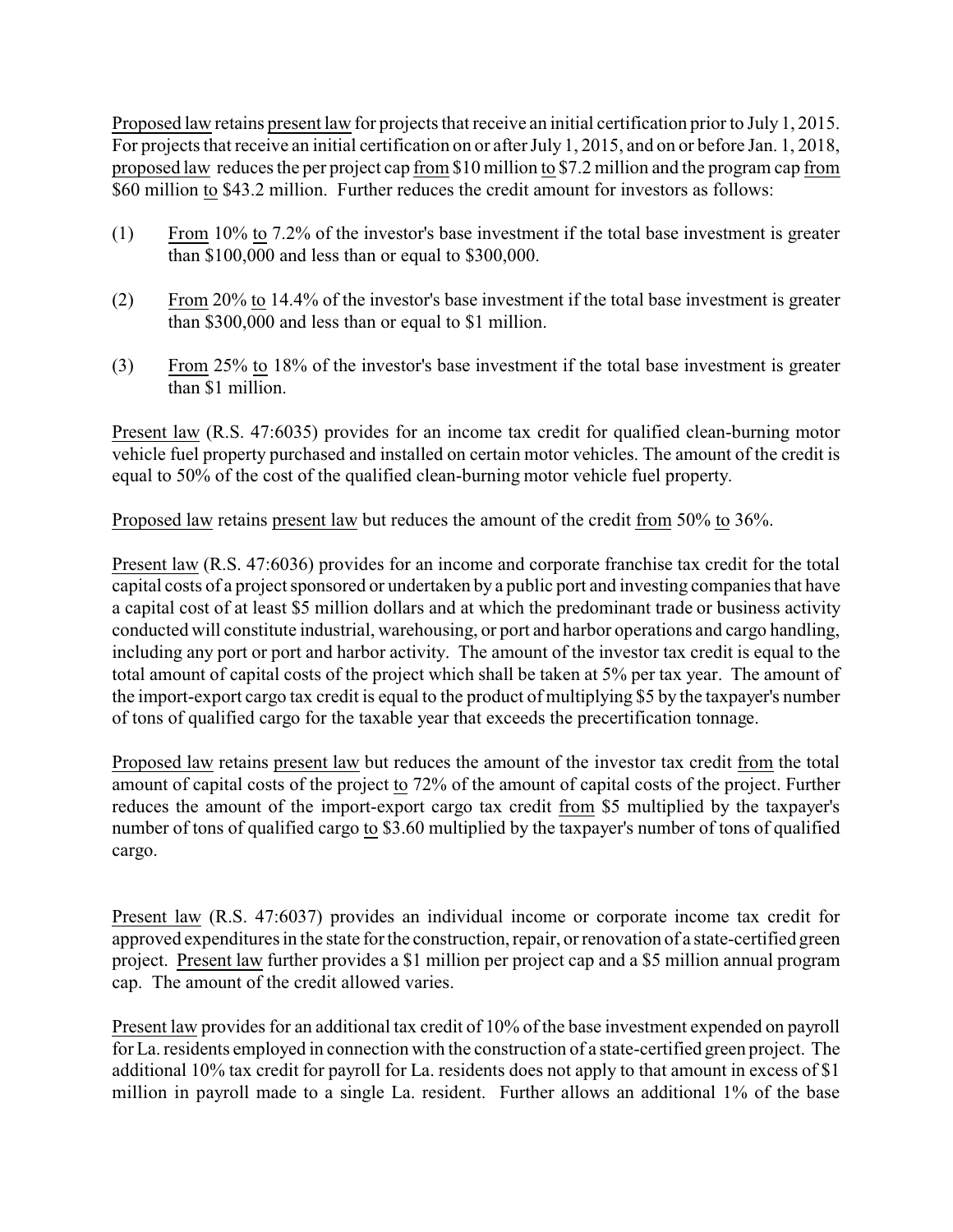investment expended on payroll for La. residents who are graduates of certain La. programs.

Proposed law retains present law but reduces the amount of the credit as follows:

- (1) From 10% to 7.2% of the investor's base investment if the total base investment is greater than \$100,000 and less than or equal to \$300,000.
- (2) From 20% to 14.4% of the investor's base investment if the total base investment is greater than \$300,000 and less than or equal to \$1 million.
- (3) From 25% to 18% of the investor's base investment if the total base investment is greater than \$1million.

Proposed law further reduces the additional credit for payroll of La. residents from 10% to 7.2% and reduces the additional credit for payroll for La. residents who are graduates from certain La. programs from 1% to 0.72%.

Present law (R.S. 51:1807) provides for an income or franchise tax credit for businesses located in an urban revitalization zone. The credit is equal to \$5,000 per net new employee. The credit received pursuant to present law is in lieu of any incentive received under the Enterprise Zone Program.

Proposed law retains present law but reduces the amount of the credit from \$5,000 per net new employee to \$3,600.

Present law (R.S. 51:2354) provides an income and corporation franchise tax credit for investments by the taxpayer in commercialization costs for certain business locations. The amount of the credit is equal to 40% of the amount of money invested. Further provides a credit for qualified new direct jobs. The credit is equal to 5% multiplied by the gross payroll of the qualified new direct jobs.

Proposed law retains present law for applications approved prior to July 1, 2015, but reduces the credit for commercialization costs for applications that receive approval on and after July 1, 2015 from 40% of the amount invested to 28.8% of the amount invested and reduces the amount of the credit for qualified new direct jobs from 5% to 4.32% multiplied by the gross payroll of the qualified new direct jobs.

Present law (R.S. 51:2399.3) provides for an income or corporation franchise tax credit for amounts of qualified expenditures incurred by an employer for modernization. The amount of the credit is equal to 5% of the amount of qualified expenditures. Further provides an annual program cap of \$10 million.

Proposed law retains present law for credits approved prior to July 1, 2015, but reduces the amount of the credit for credits approved on or after July 1, 2015 from 5% to 3.6% and reduces the annual program cap from \$10 million to \$7.2 million.